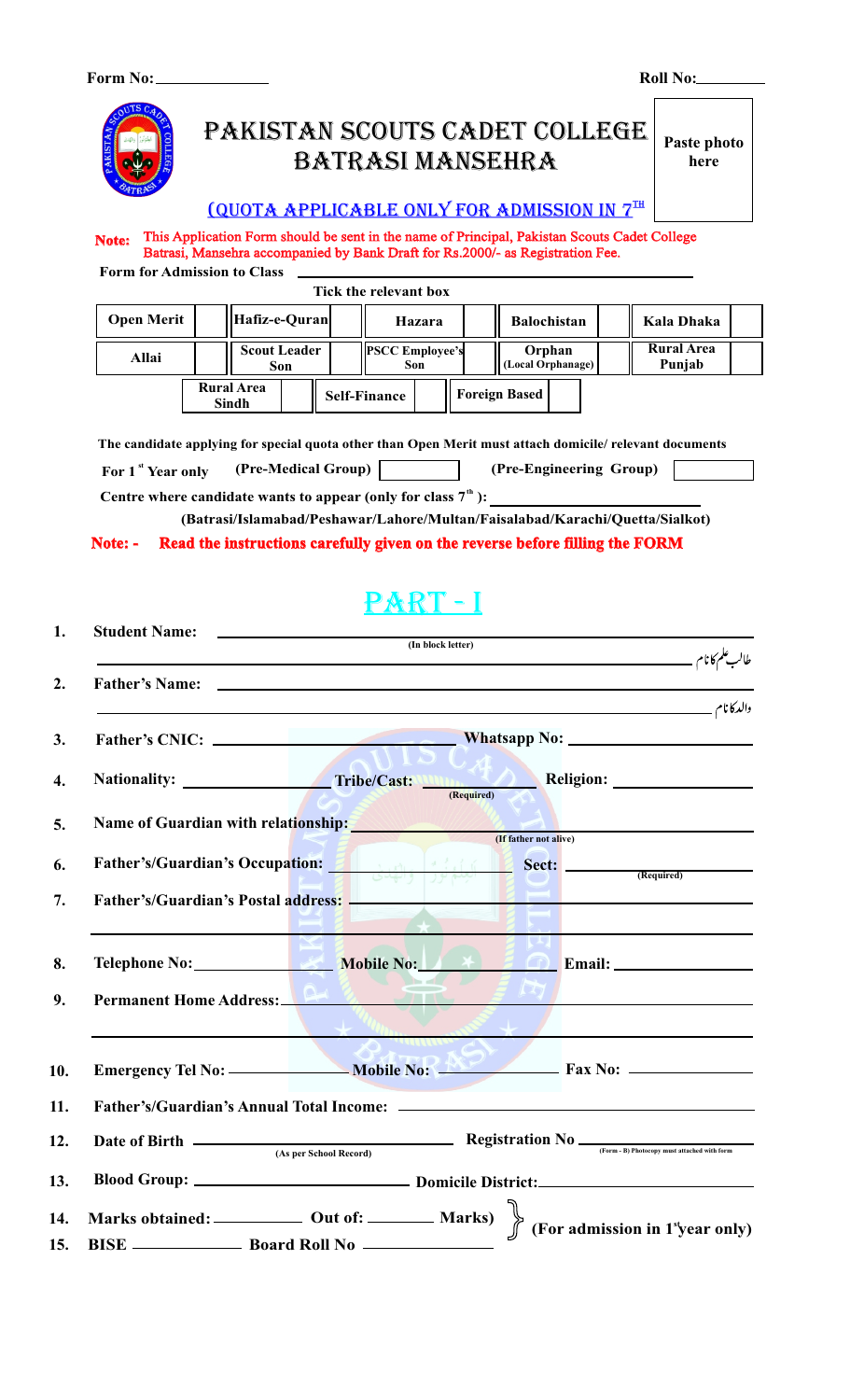### PART - II

**16. I hereby solemnly pledge that all the given informations and data in the FORM are true to the best of my knowledge. Any change, cutting or disinformation in the FORM may be liable to disqualify my son's/ward's admission.**

|     | <b>Student's Sign</b>                                                   | (Father/Mother/Guardian)                                                                                                                                                                                                                               |
|-----|-------------------------------------------------------------------------|--------------------------------------------------------------------------------------------------------------------------------------------------------------------------------------------------------------------------------------------------------|
|     |                                                                         |                                                                                                                                                                                                                                                        |
|     |                                                                         |                                                                                                                                                                                                                                                        |
|     |                                                                         | (Copy to be enclosed)                                                                                                                                                                                                                                  |
|     | indirectly in this connection.                                          | UNDERTAKING<br>I,<br>solemnly undertake to accept the results of Entrance Examination and Interview, conducted by<br>Pakistan Scouts Cadet College Batrasi without any reservation. I or anyone else related to me directly<br>or indirectly in any ma |
|     | <b>Student's Sign</b>                                                   | Signature Father/Mother/Guardian                                                                                                                                                                                                                       |
|     |                                                                         | <u> PART - III</u>                                                                                                                                                                                                                                     |
|     |                                                                         | <b>CERTIFICATE BY PRINCIPAL/HEADMASTER</b>                                                                                                                                                                                                             |
| 18. |                                                                         | Certified that $S/O \sim$ $S/O \sim$                                                                                                                                                                                                                   |
|     |                                                                         | joined the institution on <b>the state of and is/has been studying in ______</b> class till _________                                                                                                                                                  |
|     |                                                                         | His date of birth according to the school record: (in figures)                                                                                                                                                                                         |
|     |                                                                         |                                                                                                                                                                                                                                                        |
|     |                                                                         |                                                                                                                                                                                                                                                        |
|     |                                                                         | Age on 31/03/202 Years Months Days Days                                                                                                                                                                                                                |
|     |                                                                         | The medium of instructions in the School is <b>All and School is</b>                                                                                                                                                                                   |
|     | Date: $\_\_$                                                            | $\blacksquare$ , and the set of $\blacksquare$<br><b>Signature</b><br>& Stamp (Principal/Headmaster)                                                                                                                                                   |
|     |                                                                         | <b>Name of Institution</b>                                                                                                                                                                                                                             |
|     | Year<br>Month<br>Date<br>Target<br>20<br>03<br>31<br>Date<br><b>DOB</b> | USE ONL<br>Attachment/Requirements<br>Form complete in all respect                                                                                                                                                                                     |
|     | Age                                                                     | Received By & Checked by<br>4 attested photographs                                                                                                                                                                                                     |
|     | OK<br>Underage Overage                                                  | Bank DD of Rs.2000/-                                                                                                                                                                                                                                   |
| 19. | By<br>Months Day<br>Years                                               | Roll No.<br>Previous School attestation                                                                                                                                                                                                                |

- **3. This form will be accepted only when accompanied by a Bank Draft of Rs.2000/- (not refundable) (Local and 300 USD for Overseas) in the name of Principal Pakistan Scouts Cadet College Batrasi** payable at NBP Attarshisha Branch (Code - 0855) (Bank Draft No:
- **4. In case of Downloaded Form Bank Draft for Rs.3100/- must be attached as Prospectus Plus Entry Test Fee.**
- **5. Please ensure that the certificate by the Principal/Headmaster is signed at para 18 above.**
- **6. Overwriting the date of birth will not be acceptable.**
- **7. Application Form must be sent within due date under Registered Cover and addressed to the Principal Pakistan Scouts Cadet College Batrasi, Mansehra**
- **8. Candidate applying for admission to 1st year must attach DMC of last board exam passed.**
- **9. Please mention present postal address of Father/Guardian only.**
- **10. Photocopy of Nadra Form B must be attached.**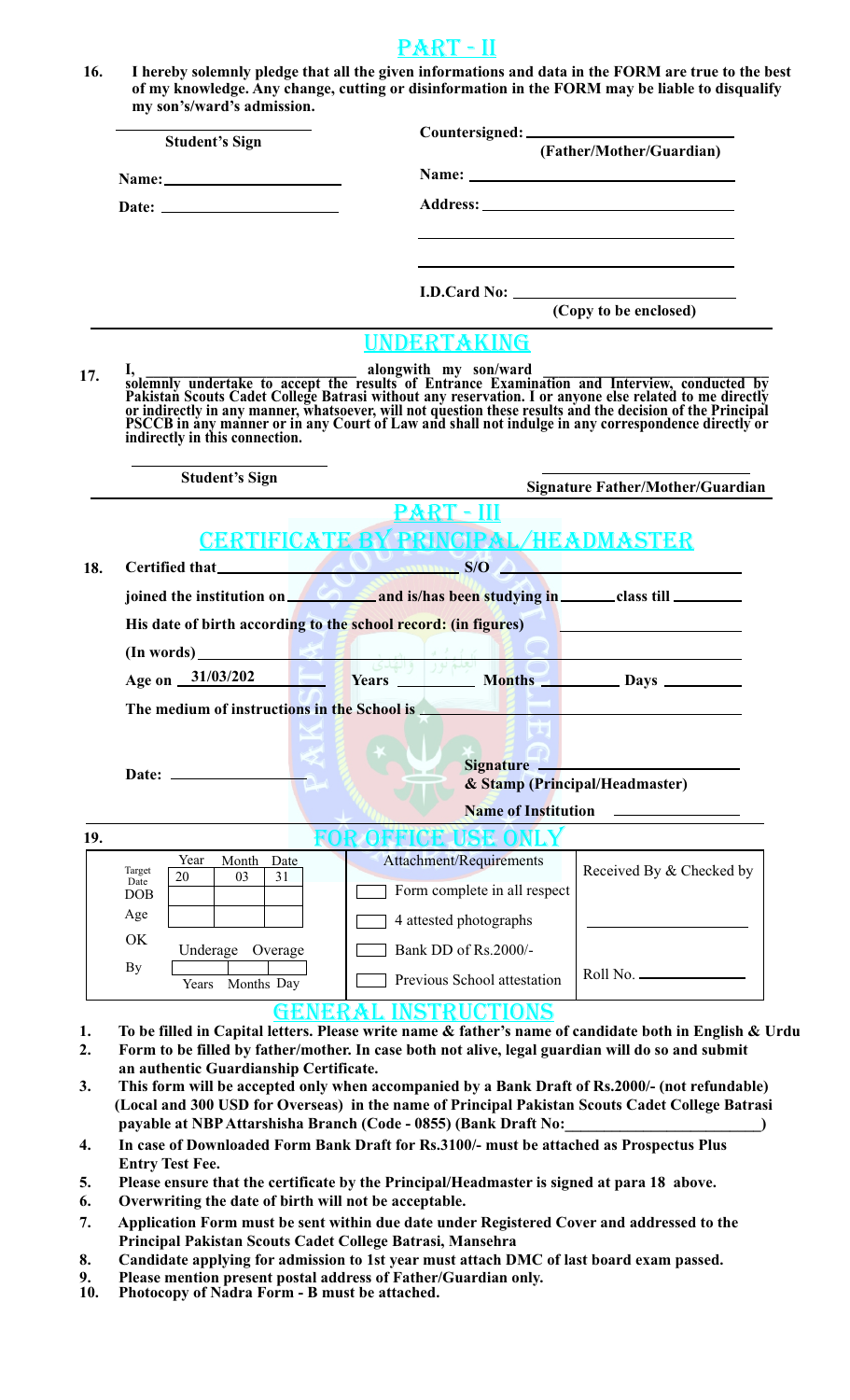**Form No:**

| ADMISSION SLIP SUPERINTENDENT COPY            |                                   |
|-----------------------------------------------|-----------------------------------|
|                                               |                                   |
|                                               | Roll No: _____                    |
|                                               |                                   |
|                                               | Paste photo                       |
| (In block letters)                            | here                              |
|                                               |                                   |
|                                               |                                   |
|                                               |                                   |
|                                               |                                   |
| <b>Centre Name</b>                            |                                   |
| (For official use only)                       |                                   |
|                                               |                                   |
|                                               |                                   |
| <b>Student's Signature</b>                    | <b>Controller of Examinations</b> |
|                                               | <b>Signature &amp; Seal</b>       |
|                                               |                                   |
|                                               |                                   |
|                                               |                                   |
|                                               |                                   |
|                                               |                                   |
|                                               |                                   |
|                                               |                                   |
|                                               |                                   |
| Form No:                                      |                                   |
|                                               |                                   |
| PAKISTAN SCOUTS CADET COLLEGE BATRASI         |                                   |
| ADMISSION SLIP FOR CANDIDATE                  |                                   |
|                                               | Roll No:                          |
|                                               |                                   |
|                                               |                                   |
|                                               | Paste photo<br>here               |
| (In block letters)                            |                                   |
|                                               |                                   |
|                                               |                                   |
|                                               |                                   |
|                                               |                                   |
| <b>Centre Name</b><br>(For official use only) |                                   |

**Student's Signature**

**Controller of Examinations Signature & Seal**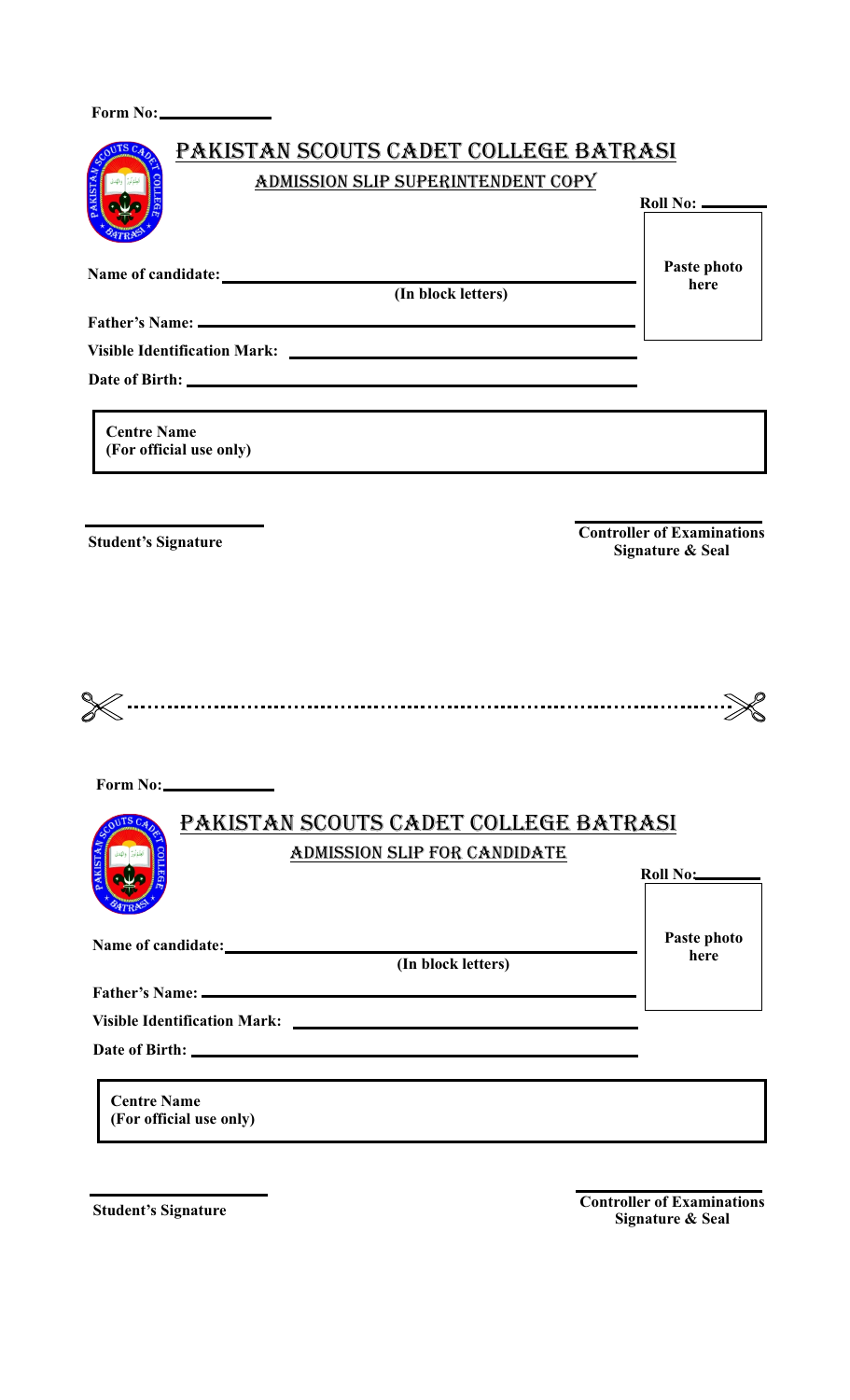# **ADDRESS SLIPS**

**Write your complete address, in capital letters, on all the six slips given below for despatch of letters. The address MUST be the same as given in column 06 of the Admission Form. Please ensure that the address is correct and complete. Address should be preferably typed. In case of any change in address, please inform immediately to the Admission Section, Pakistan Scouts Cadet College Batrasi, Mansehra.**

### **REGISTERED/TCS**

|          | <b>REGISTERED/TCS</b> |                                                                                                                                                                                                                               |
|----------|-----------------------|-------------------------------------------------------------------------------------------------------------------------------------------------------------------------------------------------------------------------------|
|          |                       |                                                                                                                                                                                                                               |
|          |                       |                                                                                                                                                                                                                               |
|          |                       |                                                                                                                                                                                                                               |
|          | <b>REGISTERED/TCS</b> |                                                                                                                                                                                                                               |
| Roll No. |                       |                                                                                                                                                                                                                               |
|          |                       |                                                                                                                                                                                                                               |
|          |                       |                                                                                                                                                                                                                               |
|          | <b>REGISTERED/TCS</b> |                                                                                                                                                                                                                               |
|          |                       |                                                                                                                                                                                                                               |
|          |                       |                                                                                                                                                                                                                               |
|          |                       | <u> 1989 - Andrea Andrew Maria (h. 1989).</u>                                                                                                                                                                                 |
|          | <b>REGISTERED/TCS</b> |                                                                                                                                                                                                                               |
| Roll No. |                       |                                                                                                                                                                                                                               |
|          |                       |                                                                                                                                                                                                                               |
|          |                       | the control of the control of the control of the control of the control of the control of the control of the control of the control of the control of the control of the control of the control of the control of the control |
|          | <b>REGISTERED/TCS</b> |                                                                                                                                                                                                                               |
| Roll No. |                       |                                                                                                                                                                                                                               |
|          |                       |                                                                                                                                                                                                                               |
|          |                       |                                                                                                                                                                                                                               |